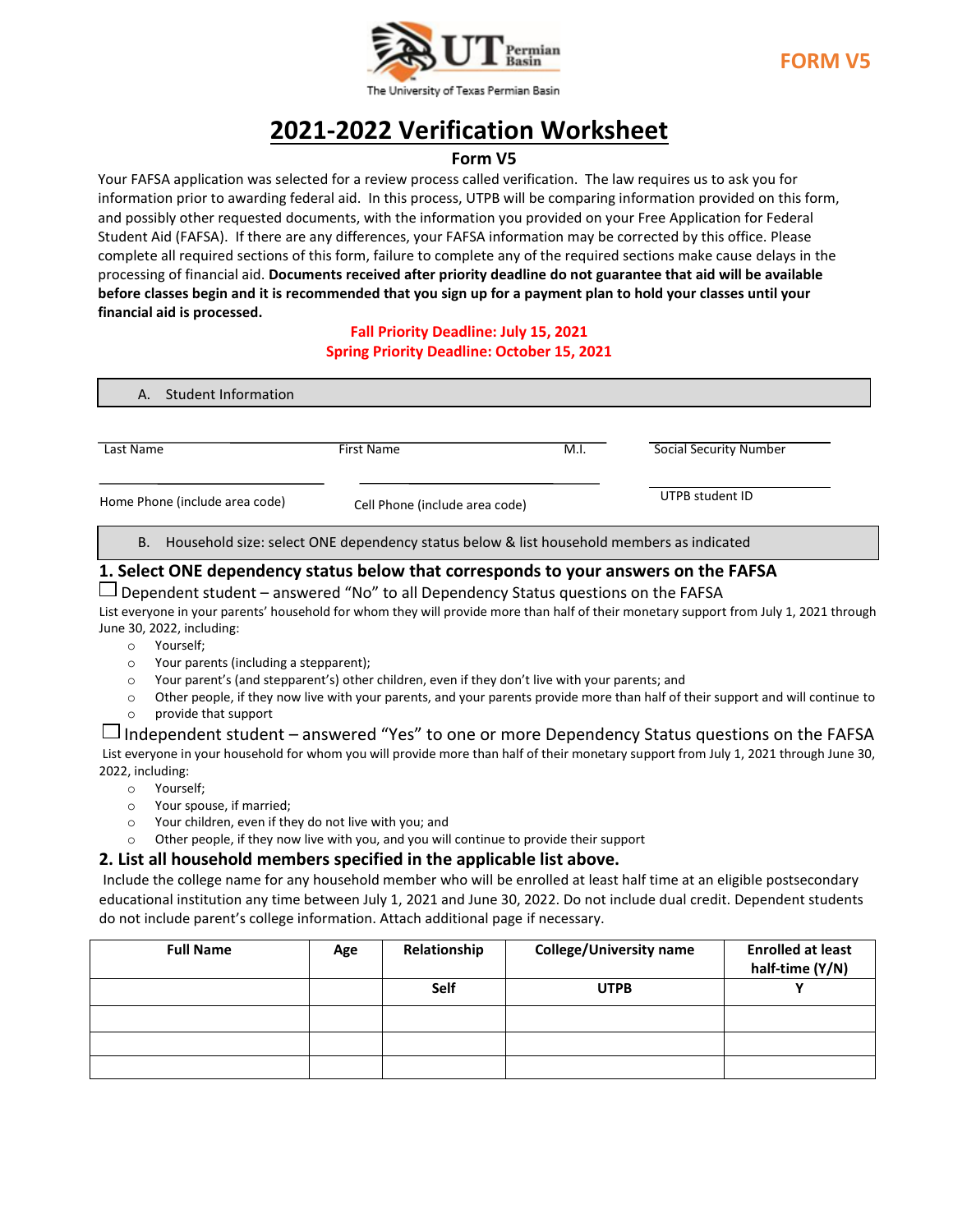| <b>IRS Tax Return Options</b>                                                                                                                                                                                                                                                                                                                                                                                                                                                                                                                                                                                                                                                                                                                                                                                                |                           |  |  |  |  |
|------------------------------------------------------------------------------------------------------------------------------------------------------------------------------------------------------------------------------------------------------------------------------------------------------------------------------------------------------------------------------------------------------------------------------------------------------------------------------------------------------------------------------------------------------------------------------------------------------------------------------------------------------------------------------------------------------------------------------------------------------------------------------------------------------------------------------|---------------------------|--|--|--|--|
| The best way to verify income is by using the IRS Data Retrieval Tool that is part of FAFSA on the Web. If you have not already used the tool,<br>go to FAFSA.gov, log in to your FAFSA record, select "Make FAFSA Corrections," and navigate to the Financial Information section of the<br>form. From there, follow the instructions to determine if you are eligible to use the IRS Data Retrieval Tool to transfer 2019 IRS income tax<br>information into your FAFSA. It takes up to two weeks for IRS income information to be available for the IRS Data Retrieval Tool for<br>electronic IRS tax return filers, and up to eight weeks for paper IRS tax return filers.<br>If the student and spouse filed separate 2019 IRS income tax returns, the IRS DRT cannot be used and the 2019 IRS Tax Return Transcript(s) |                           |  |  |  |  |
| must be provided for each. Students can request a transcript by calling 1-800-908-9946. Transcripts will arrive by mail within 5-10 business<br>days. Students can also obtain a transcript at www.irs.gov, under the tools heading, click "Get a tax transcript." Click "Get Transcript<br>ONLINE." Make sure to request the "IRS Tax Return Transcript and NOT the "IRS Tax Account Transcript." Or under the Tools heading, click<br>"Get a tax transcript." Click "Get Transcript by MAIL." Make sure to request the "IRS Tax Return Transcript and NOT the "IRS Tax Account<br>Transcript."                                                                                                                                                                                                                             |                           |  |  |  |  |
| C. Tax filers only: Only complete this section if you/your parents filed a 2019 IRS tax return                                                                                                                                                                                                                                                                                                                                                                                                                                                                                                                                                                                                                                                                                                                               |                           |  |  |  |  |
| Important Note: If you filed, or will file an amended 2019 IRS tax return, UTPB Financial Aid will also require that you submit a<br>2019 Tax Return Transcript and an Amended U.S. Individual Income Tax Return(1040X).                                                                                                                                                                                                                                                                                                                                                                                                                                                                                                                                                                                                     |                           |  |  |  |  |
| Independent/Dependent students                                                                                                                                                                                                                                                                                                                                                                                                                                                                                                                                                                                                                                                                                                                                                                                               |                           |  |  |  |  |
| I, the student (and /or my spouse), have used the IRS Data Retrieval Tool and successfully transferred my 2019 tax information.                                                                                                                                                                                                                                                                                                                                                                                                                                                                                                                                                                                                                                                                                              |                           |  |  |  |  |
| I, the student, (and /or my spouse), am unable or choose not to use the IRS Retrieval Tool, and I will submit a 2019 IRS Tax Return Transcript<br>or signed copy of the 2019 income tax return and applicable schedules.                                                                                                                                                                                                                                                                                                                                                                                                                                                                                                                                                                                                     |                           |  |  |  |  |
| Dependent students only                                                                                                                                                                                                                                                                                                                                                                                                                                                                                                                                                                                                                                                                                                                                                                                                      |                           |  |  |  |  |
| I, the parent, have used the IRS Data Retrieval Tool and successfully transferred my 2019 tax information.                                                                                                                                                                                                                                                                                                                                                                                                                                                                                                                                                                                                                                                                                                                   |                           |  |  |  |  |
| I, the parent, am unable or choose not to use the IRS Retrieval Tool, and I will submit a 2019 IRS Tax Return Transcript or signed copy of the 2019<br>income tax return and applicable schedules.                                                                                                                                                                                                                                                                                                                                                                                                                                                                                                                                                                                                                           |                           |  |  |  |  |
| Non-Tax filers only Complete this section if you/your parents will not file or are not required to file a 2019 IRS tax return                                                                                                                                                                                                                                                                                                                                                                                                                                                                                                                                                                                                                                                                                                |                           |  |  |  |  |
| Independent/Dependent students                                                                                                                                                                                                                                                                                                                                                                                                                                                                                                                                                                                                                                                                                                                                                                                               |                           |  |  |  |  |
| I, the student (and /or my spouse) was NOT employed and had no income earned from work in 2019. Both the student (and/or your spouse) will<br>need to request a "Verification of Non-filing Letter" from the IRS.                                                                                                                                                                                                                                                                                                                                                                                                                                                                                                                                                                                                            |                           |  |  |  |  |
| I, the student (and/or my spouse) was employed in 2019 and was not required to file. Both the student (and/or your spouse) will submit copies of<br>all of 2019 IRS W-2 forms or a 2019 wage and tax transcript and request a "Verification of Non-Filing Letter" from the IRS.                                                                                                                                                                                                                                                                                                                                                                                                                                                                                                                                              |                           |  |  |  |  |
| Dependent students only<br>I, the parent, was employed in 2019 and was not required to file. The parent will submit copies of all 2018 IRS W2 forms or a wage and tax                                                                                                                                                                                                                                                                                                                                                                                                                                                                                                                                                                                                                                                        |                           |  |  |  |  |
| transcript and request a "Verification of Non-Filing Letter" from the IRS.                                                                                                                                                                                                                                                                                                                                                                                                                                                                                                                                                                                                                                                                                                                                                   |                           |  |  |  |  |
| I, the parent, was NOT employed and had no income earned from work in 2018. The parent will need to request a "Verification of Non-Filing<br>Letter" from the IRS.                                                                                                                                                                                                                                                                                                                                                                                                                                                                                                                                                                                                                                                           |                           |  |  |  |  |
| <b>Employer Name</b>                                                                                                                                                                                                                                                                                                                                                                                                                                                                                                                                                                                                                                                                                                                                                                                                         | <b>2019 Amount Earned</b> |  |  |  |  |
| (example) ABC's Auto Body Shop                                                                                                                                                                                                                                                                                                                                                                                                                                                                                                                                                                                                                                                                                                                                                                                               | \$4,500                   |  |  |  |  |
|                                                                                                                                                                                                                                                                                                                                                                                                                                                                                                                                                                                                                                                                                                                                                                                                                              |                           |  |  |  |  |
|                                                                                                                                                                                                                                                                                                                                                                                                                                                                                                                                                                                                                                                                                                                                                                                                                              |                           |  |  |  |  |
| If you are a non-tax filer you MUST complete the LOW INCOME VERIFICATION FORM. This form details the breakdown of your 2019 expenses and amounts<br>of monies received to cover them. This form is not included with this worksheet, to print this form you must go to https://www.utpb.edu/admissions-<br>aid/financial-aid/financial-aid-forms. Failure to include this form may cause delays in the processing of your financial aid.                                                                                                                                                                                                                                                                                                                                                                                     |                           |  |  |  |  |

#### **Request for Verification of Non-Filing Letter**

#### **Paper Request**

1. Download the IRS Form 4506Tat http://www.irs.gov/pub/irs-pdf/f4506t.pdf.

2. Print form off and complete lines 1-4. On line 7, check the box to indicate you would like to receive a Verification of Non-Filing, proof that you did not file a return for the year.

- 3. On line 9 indicate the ending date on the year or period. For 21-22 verification the date should be 12/31/2019.
- 4. Mail or fax the form to the correct location based on where you live. Use 2<sup>nd</sup> Page of 45067T to determine this address or fax number.
- 5. The Verification Letter of Non-Filing will be mailed to you within 10 business days.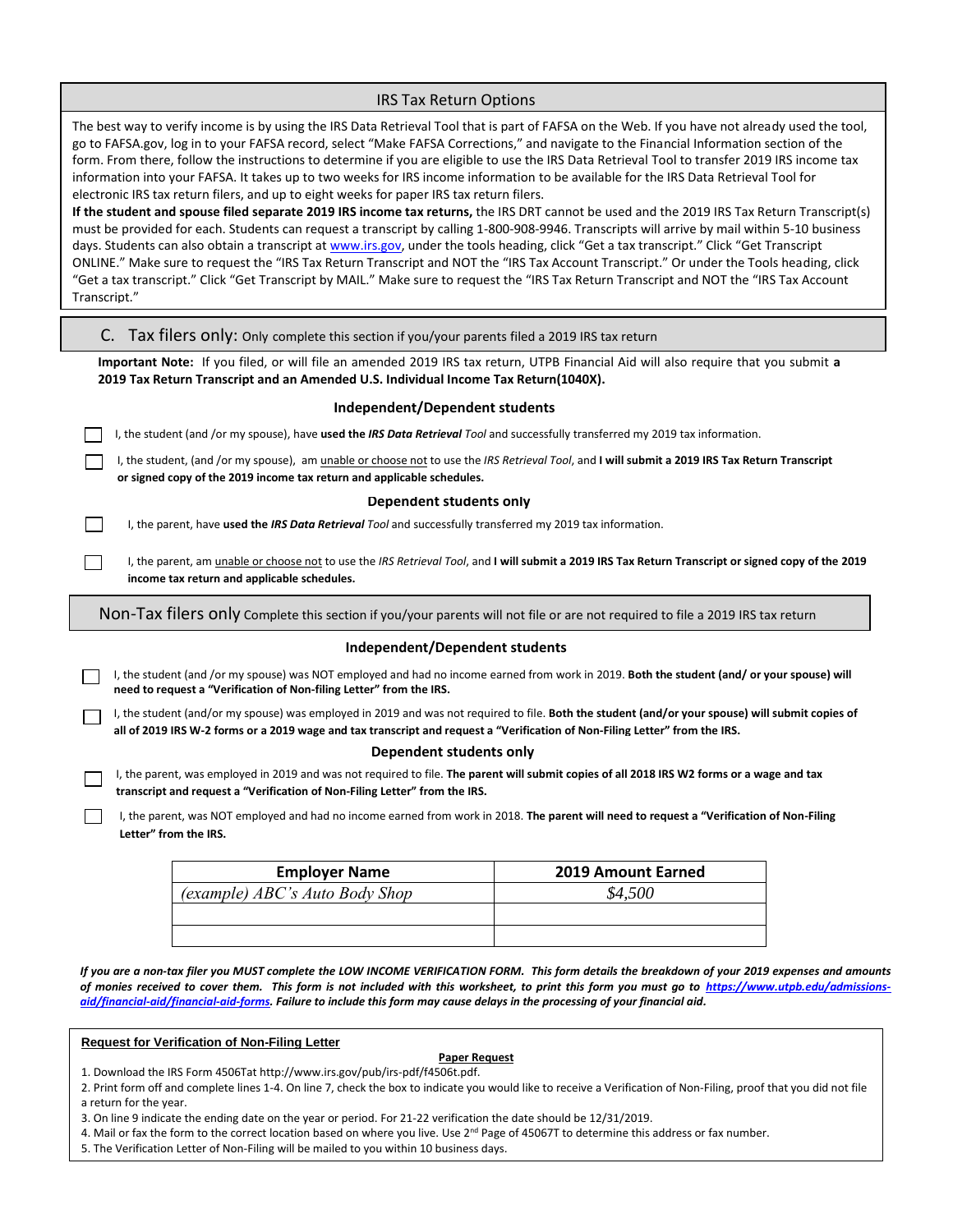| D. Verification of High School completion/ Identity & Statement of Educational Purpose                                                                                                                                                                                                                                                                                                                                                                                                                                                                                                                                                                                                                                                                                                               |                                                                                                                            |  |  |  |
|------------------------------------------------------------------------------------------------------------------------------------------------------------------------------------------------------------------------------------------------------------------------------------------------------------------------------------------------------------------------------------------------------------------------------------------------------------------------------------------------------------------------------------------------------------------------------------------------------------------------------------------------------------------------------------------------------------------------------------------------------------------------------------------------------|----------------------------------------------------------------------------------------------------------------------------|--|--|--|
| <b>Verification of High School Completion</b><br>Check the Appropriate box below, choose only boxes that apply, and provide documentation if necessary:<br>$\Box$ I am a High School Graduate and:<br>$\Box$ An official copy of my final high school transcript is on file with my application for admission.<br>$\Box$ I am providing a copy of my official final high school transcript.<br>I am providing my original High School Diploma.<br>$\Box$ I received my GED and:<br>An official copy of my GED certificate is on file with my application for admission.<br>⊔<br>$\Box$ I am providing a copy of my official GED certificate.<br>$\Box$ Home School Students:<br>⊔<br>An official copy of my home schooled transcript or the equivalent is on file with my application for admission. |                                                                                                                            |  |  |  |
| $\Box$<br>I am providing a copy of my official home schooled transcript or the equivalent.<br>An official copy of the secondary school completion credential for home schooling that is acceptable under TX<br>⊔<br>law is on file with my application for admission.<br>I am providing an official copy of the secondary school completion credential for home schooling that is<br>⊔<br>acceptable under TX law.<br>$\sqcup$ I have successfully completed at least a two-year college program (earned an Associate's degree or Bachelor's<br>Degree) and:<br>An official copy of my college transcript, with graduation date, is on file with my application for admission.<br>I am providing an official copy of my college transcript with graduation date.                                     |                                                                                                                            |  |  |  |
| Verification of Identity & Statement of Educational Purpose<br>The student must appear in person at University of Texas Permian Basin (or in front of a notary, see next page) to verify<br>his or her identity by presenting an in color-unexpired valid government-issued photo identification (ID), such as, but<br>not limited to, a driver's license, other state-issued ID, or passport. In addition, the student must sign, in the presence<br>of the institutional official (or in front of a notary, see next page), the Statement of Educational Purpose provided<br>below.                                                                                                                                                                                                                |                                                                                                                            |  |  |  |
| and that the Federal student financial assistance I may receive will only be used for educational purposes, and to pay<br>the cost of attendance at University of Texas Permian Basin.<br><b>Student Signature:</b><br>Date:                                                                                                                                                                                                                                                                                                                                                                                                                                                                                                                                                                         |                                                                                                                            |  |  |  |
| <b>Office use only</b><br>$\Box$ Verified documentation for H.S. completion is in image or is attached<br>$\Box$ Date stamp all documents<br><b>In Person</b><br>Used Notary - Received via Mail                                                                                                                                                                                                                                                                                                                                                                                                                                                                                                                                                                                                     |                                                                                                                            |  |  |  |
| $\Box$<br>Verified Government Issued Photo ID is legitimate, is<br>⊔<br>the likeness of the person presenting it, and made a<br>copy of photo id<br>ப<br>$\Box$<br>Witnessed student signing form                                                                                                                                                                                                                                                                                                                                                                                                                                                                                                                                                                                                    | Received Notary's Certificate of<br>Acknowledgement with WET signatures<br>Copy of Student's government issued<br>Photo ID |  |  |  |
|                                                                                                                                                                                                                                                                                                                                                                                                                                                                                                                                                                                                                                                                                                                                                                                                      |                                                                                                                            |  |  |  |
| E. Certification and Signature                                                                                                                                                                                                                                                                                                                                                                                                                                                                                                                                                                                                                                                                                                                                                                       |                                                                                                                            |  |  |  |
|                                                                                                                                                                                                                                                                                                                                                                                                                                                                                                                                                                                                                                                                                                                                                                                                      |                                                                                                                            |  |  |  |

I certify that all of the information reported on this worksheet is completed and correct. Both student and parent signatures are required for dependent students. P. Q. R.